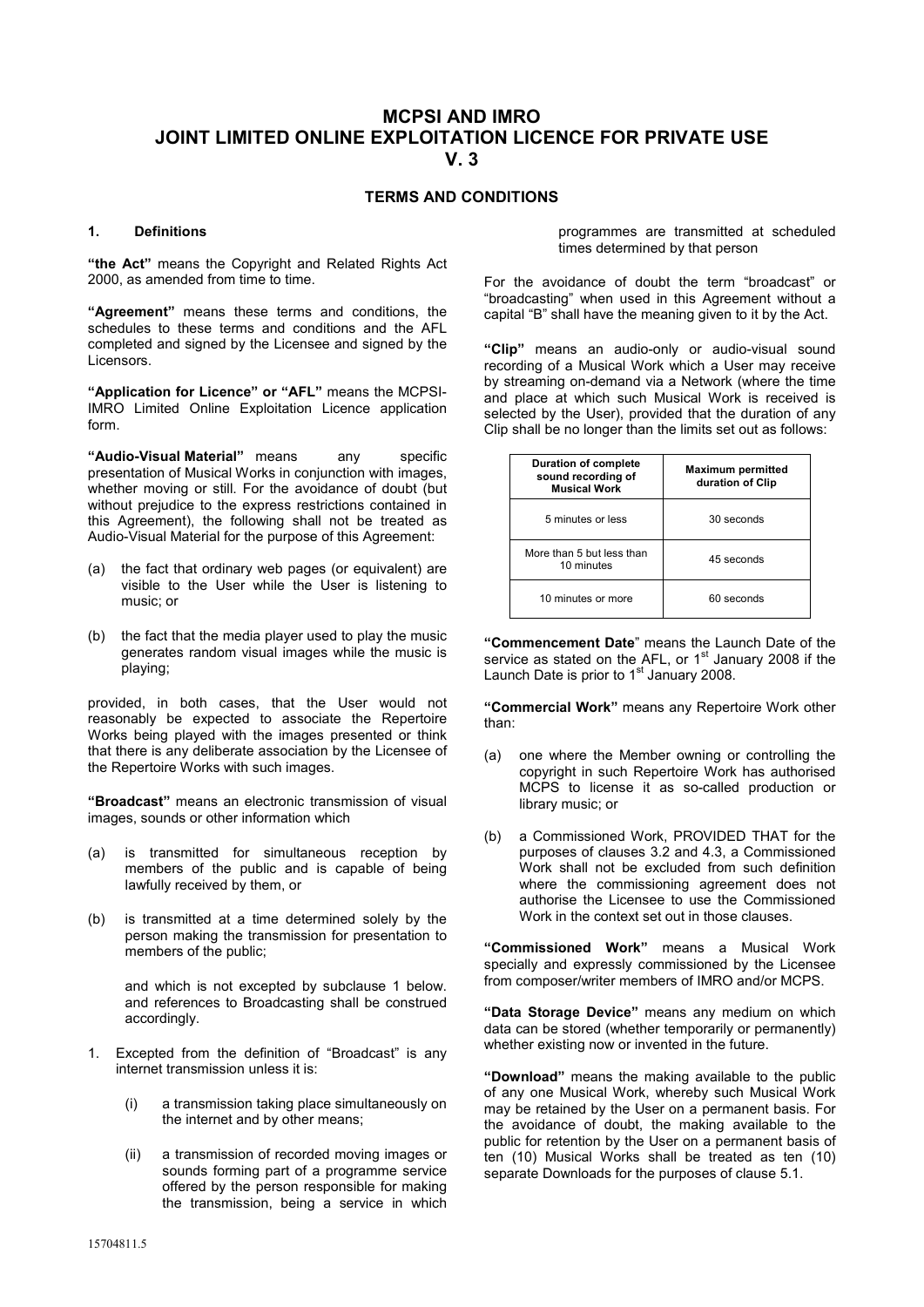**"Excluded Service"** means any service (or the relevant part of a service) which falls within the scope (from time to time) of any of the following MCPSI/IMRO licensing schemes:

- (a) IMRO Ringtone/Ringback Licensing Scheme
- (b) MCPSI Ringtone Licensing Scheme
- (d) MCPSI Ringback Licensing Scheme
- (d) MCPSI Karaoke and MIDI Scheme
- (e) MCPSI Music-on-hold Scheme
- (f) MCPSI Supply of Background Music Services Scheme
- (g) MCPSI Premium Telephone Line Services Scheme
- (h) IMRO Online Licensing Scheme excluding Music Sevices and Ringtones.
- (i) IMRO/MCPSI Licensing Scheme for the Provision of Online and Mobile Music Services to the Public for Private Use
- (j) Joint IMRO/MCPSI Ringtone Licence Agreement
- (k) IMRO/MCPSI General Entertainment On Demand Licensing Scheme

#### **"Gross Revenue"** means:

- (a) all revenue received (or receivable) by the Licensee from Users in relation to the provision of the Licensed Services; and
- (b) all revenue received (or receivable) by the Licensee as a result of the placement of advertising on or within the Licensed Services; and
- (c) all revenue received (or receivable) by the Licensee as sponsorship fees in relation to the provision of the Licensed Services; and
- (d) all revenue received (or receivable) in the form of commissions from third parties as a result of Users accessing and/or purchasing from a service of a third party via the Licensed Services; and
- (e) any other revenue received (or receivable) by the Licensee arising in relation to the provision to Users of the Licensed Services (including, without limitation, such revenue received in relation to donations, barter or contra deals, such deals to be valued for these purposes);

and in each of the above cases such revenue shall, for the avoidance of doubt, include any such revenue whether received or receivable by the Licensee or any associate, affiliate, agent or representative of such party.

There shall be no other deduction or set-off from the above revenues other than refunds to Users for services that they were unable to use due to technical faults in the Licensed Services.

**"IMRO"** means Irish Music Rights Organisation Limited having its registered office at Copyright House, Pembroke Row, Lower Baggot Street, Dublin 2, Republic of Ireland contracting for and on behalf of itself and for and on behalf of and as agents of its various affiliated societies.

**"Joint Online Licence"** means a licence agreement under the "Licensing Scheme for the provision of Online and Mobile Music Services to the Public for Private Use" as published by the Licensors from time to time.

"**Licensed Service(s)**" means the service(s) set out in the AFL.

**"Licensee"** means the party that submits an AFL and is granted a licence by the Licensors subject to this Agreement.

**"Licensors"** means IMRO and MCPSI.

**"Limited Download / On Demand Streaming Service (LD/ODS)"** means a service (or the relevant part of a service), other than an Excluded Service, whereby a User may receive a Musical Work by streaming ondemand via a Network (where the time and place at which such Musical Work is received is selected by the User) and/or may download via a Network that Musical Work but where such download may not be retained by the User on a permanent basis. Any service falling primarily within the foregoing definition but which also includes elements which fall within the definition of Premium and Interactive Webcasting Service and/or Pure Webcasting Service shall be deemed in its entirety to be a LD/ODS Service.

**"MCPSI"** means mechanical Copyright Protection Society (Ireland) Limited whose registered office is at Copyright House, Pembroke Row, Lower Baggot Street, Dublin 2, Republic of Ireland contracting for and on behalf of and as agents of MCPS its various Members and affiliated societies.

"**MCPS**" means Mechanical-Copyright Protection Society Limited whose registered office is at 29-33 Berners Street London W1T 3AB.

 **"Member"** means:

- (a) in the case of MCPS, each person, firm or company who or which, from time to time, has appointed MCPS as agent in relation to online exploitation either before or during the Term, PROVIDED THAT a member who has so appointed MCPS after the commencement of the Term shall only be regarded as a member for the purposes of this Agreement with effect from the date on which the Member so appointed MCPS; and
- (b) in the case of IMRO, any person, firm or company who or which, from time to time, pursuant to the Articles of Association of IMRO has been admitted either before or during the Term as a member of IMRO, PROVIDED THAT a member who has been so admitted after the commencement of the Term shall only be regarded as a member for the purposes of this Agreement with effect from the date of admission into IMRO.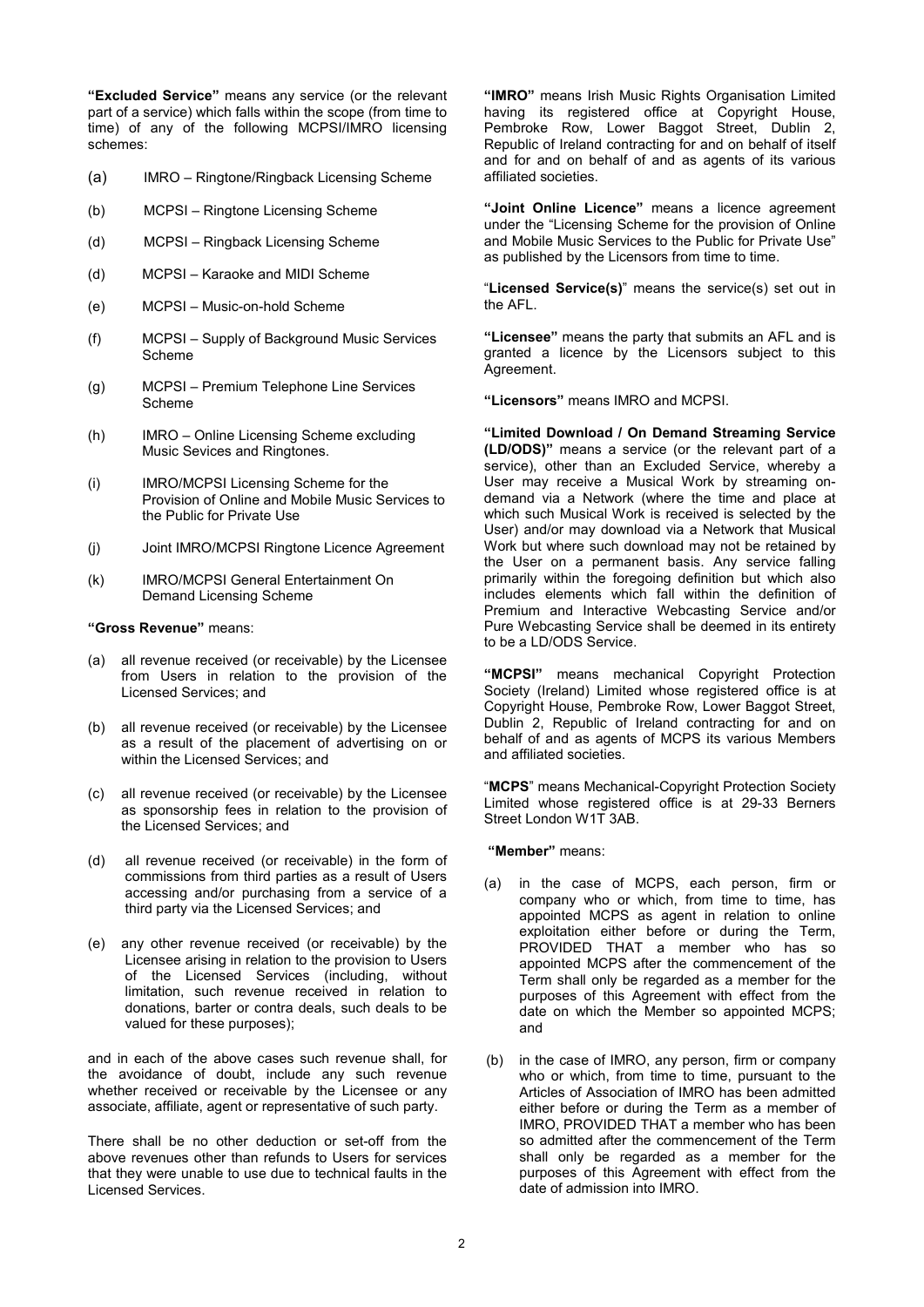**"Music Podcasting Service"** means a service (or the relevant part of a service) whereby Podcasts (as opposed to individual Musical Works) containing music may be made available via a Network to Users such that Users may retain a copy of such Podcast on their Data Storage Devices (whether permanently or temporarily).

**"Musical Work"** means any musical work (as defined in the Act) and any lyrics or words written to be used with such musical work (if applicable). It includes any part of such a work.

**"Music Service Provider"** means, the party which, in relation to a Music Service, most closely meets the following criteria:

- (a) contracts with the User in relation to the provision of the Licensed Service;
- (b) sets and controls the price the User pays;
- (c) can fully report on all elements of Gross Revenue (including relevant advertising revenues);
- (d) can fully report on all elements of music usage (or can procure such reporting);
- (e) controls how content is offered and bundled within the Licensed Service; and
- (f) carries out or authorises, on their instruction, the carrying out of the copyright restricted acts licensed under this Agreement.
- (g) any combination of (a) to (f) above.

**"Music Usage Declaration"** means the information referred to in clause 6.1, to be provided in the form set out at Schedule 1.

**"Music Service"** means a service or the relevant part of a service which is:

- (a) a Permanent Download Service;
- (b) a LD/ODS Service;
- (c) a Premium and Interactive Webcasting Service;
- (d) a Pure Webcasting Service;
- (e) A Music Podcasting Service;
- (f) A Clips Service: or
- (g) any combination of (a) to (f) above;

subject always to the limits as set out in clause 5.1.

**"Network"** means the internet, a mobile network or any other wired or wireless network.

**"Permanent Download Service"** means a service (or the relevant part of a service), other than an Excluded Service, by which a Musical Work is made available to the public via a Network in the form of a Download and where such Download may be retained by the User on a permanent basis, and the term "Permanent Download" shall be construed accordingly.

**"Podcast"** means a downloadable, audio only programme that contains both music and speech where the podcast cannot be disaggregated into its individual tracks.

**"Podcasting Agreement"** shall mean a licence agreement under the Licensors' "Licensing Scheme for the Provision of Online and Mobile Music Podcasting Services to the Public for Private Use"

**"Premium and Interactive Webcasting Service"**  means a service (or the relevant part of a service), other than an Excluded Service, by which Musical Works are made available to the public via a Network and:

- (a) no permanent or temporary copy of any Musical Work is retained by the User; and
- (b) such service is neither a Pure Webcasting Service, a Permanent Download Service, a LD/ODS Service or a Simulcast Service.

**"Pure Webcasting Service"** means a service (or the relevant part of a service), other than an Excluded Service or a Simulcast Service, by which Musical Works are Broadcast (as that term is defined in this Agreement) to Users via a Network. For the avoidance of doubt, to constitute a Pure Webcasting Service, there must be:

- (a) no interactive functionality, for example (without limitation), no use of controls that enable the User to pause, skip, move forward or backwards through the stream;
- (b) no personalisation of the service by the User or the ability for the User to offer preferences which then dictate the tracks that are provided to that User, for example (without limitation), no ability for the User to rate tracks so as to influence subsequent tracks that are played;
- (c) no advanced notification to the User of titles of specific tracks to be played or specific albums from which tracks will be played (other than the introduction of the next track in DJ led services);
- (d) in any 3 hour period:
	- (i) no more than 3 songs from a particular album (including no more than 2 consecutively);
	- (ii) no more than 4 songs from a particular artist or from any compilation of tracks (including no more than 3 consecutively);
- (e) no archived programmes less than 5 hours in duration or available for more than 2 weeks;
- (f) no continuous programmes of less than 3 hours duration;
- (g) effective technologies, insofar as such technologies are commercially available and can be implemented without imposing unreasonable costs, which aim to prevent: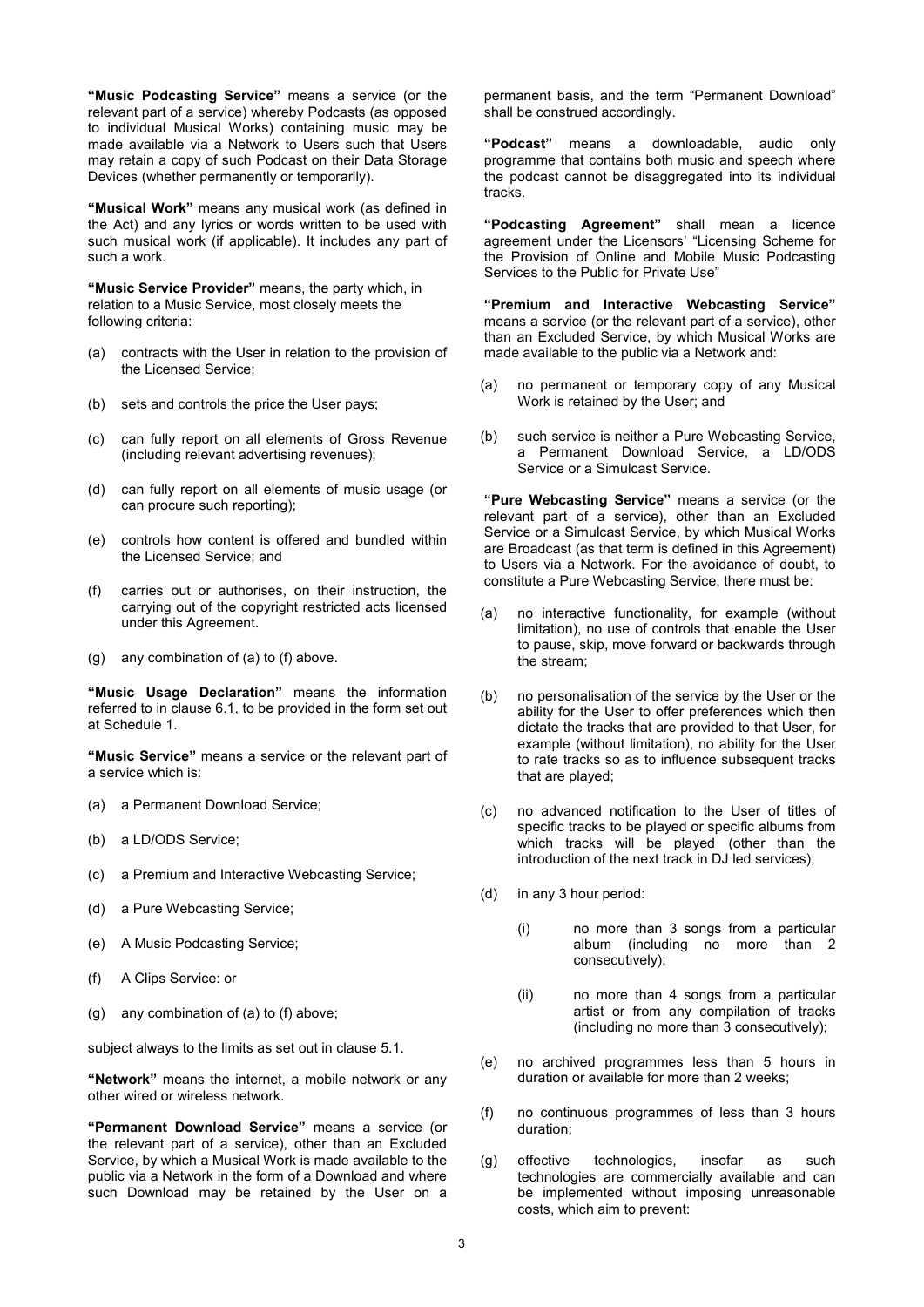(i) a User or any other person or entity from automatically scanning the Licensee's transmissions alone or together with transmissions by other transmitting entities in order to select a particular sound recording to be transmitted to the User; and

(ii) a User from making copies, other than transient copies, of the sound recordings; and

(h) no automatic or intentional cause by the Licensee of the device receiving a transmission to switch from one program channel to another.

**"Quarter"** means each of the periods from 1st January to 31st March, 1st April to 30th June, 1st July to 30th September, and 1st October to 31st December, throughout the Term.

**"Repertoire Work"** means each Musical Work the relevant copyright in which is owned or controlled, from time to time, in the territory by:

- (a) MCPSI or a member of MCPS or a Member or an associated society or an associated society member PROVIDED THAT (i) if one or more of those who own or control the copyright in a relevant Repertoire Work is not MCPSI or a Member of MCPS or an associated society or associated society member, the expression "Repertoire Work" shall only apply to such interest in the Repertoire Work as is owned or controlled by MCPSI or the associated society or the relevant Member or associated society member, and (ii) it shall exclude any Musical Works that a Member of MCPS or an associated society has withdrawn or withheld from this Agreement; and
- (b) IMRO or a Member or an associated society or an associated society member PROVIDED THAT if one or more of those who own or control the copyright in a relevant Repertoire Work is not IMRO or a Member or an associated society or associated society member, the expression "Repertoire Work" shall only apply to such interest in the Repertoire Work as is owned or controlled by IMRO or the associated society or the relevant member or associated society member.

For the avoidance of doubt, if a Musical Work is a Repertoire Work in relation to one Licensor and not the other then it remains a Repertoire Work under this Agreement in relation only to the licence granted by that Licensor.

**"Royalty Fees"** means the royalties payable as set out in clause 5.

**"Server Territory"** means the European Economic Area, Switzerland, the United States of America, Canada and such other territories as may be agreed in writing by the parties.

**"Simulcast Service"** means the Broadcast (as that term is defined in this agreement) of a programme via a Network where such Broadcast:

- (a) is simultaneous with the Broadcast of such programme via a traditional terrestrial, satellite or cable television or radio service; and
- (b) is made from the website or other service of the originating Broadcaster.

**"Stream"** means the making available to the public of any Musical Work. For the avoidance of doubt, the making available to the public of for example, ten (10) Musical Works shall be treated as ten (10) separate Streams for the purposes of clause 5.1

**"Term"** means the period starting on the Commencement Date and ending upon the date set out in clause 10.1 (unless terminated earlier under clauses 10.2 or 10.3).

**"Territory"** means Ireland and such other countries as the Licensors and the Licensee may agree in writing.

**"User"** means a natural person in the Territory who receives the Licensed Services for their own private and non-commercial use.

**"VAT"** means value added tax and each like tax imposed in addition to or in substitution there for.

### **2. Grant of Licence**

- 2.1 Subject to and conditional upon compliance with the terms and conditions contained herein and in particular subject to the exclusions and restrictions set out in clauses 3 and 4, MCPSI grants the Licensee a non-exclusive licence to do the following during the Term:
	- (a) to reproduce Repertoire Works on servers within the Server Territory for the purpose of transmitting the same to Users (for the User's own private and non-commercial use) by means of the Licensed Services; and
	- (b) where the Licensed Services expressly authorise the temporary or permanent reproduction of Repertoire Works on Users' Data Storage Devices, to cause such copies to be made in the Territory for the User's own private and noncommercial use.
- 2.2 Subject to and conditional upon compliance with the terms and conditions contained herein and in particular subject to the exclusions and restrictions set out in clauses 3 and 4, IMRO grants the Licensee a non-exclusive licence, during the Term, to make available to the public (as that term is defined in section 40 (1) (a) (but not for the avoidance of doubt Section 40 (1) (b) – (g) inclusive of the Act) and to authorise the making available to the public of Repertoire Works within the Territory solely as part of and for the purposes of the provision of the Licensed Services.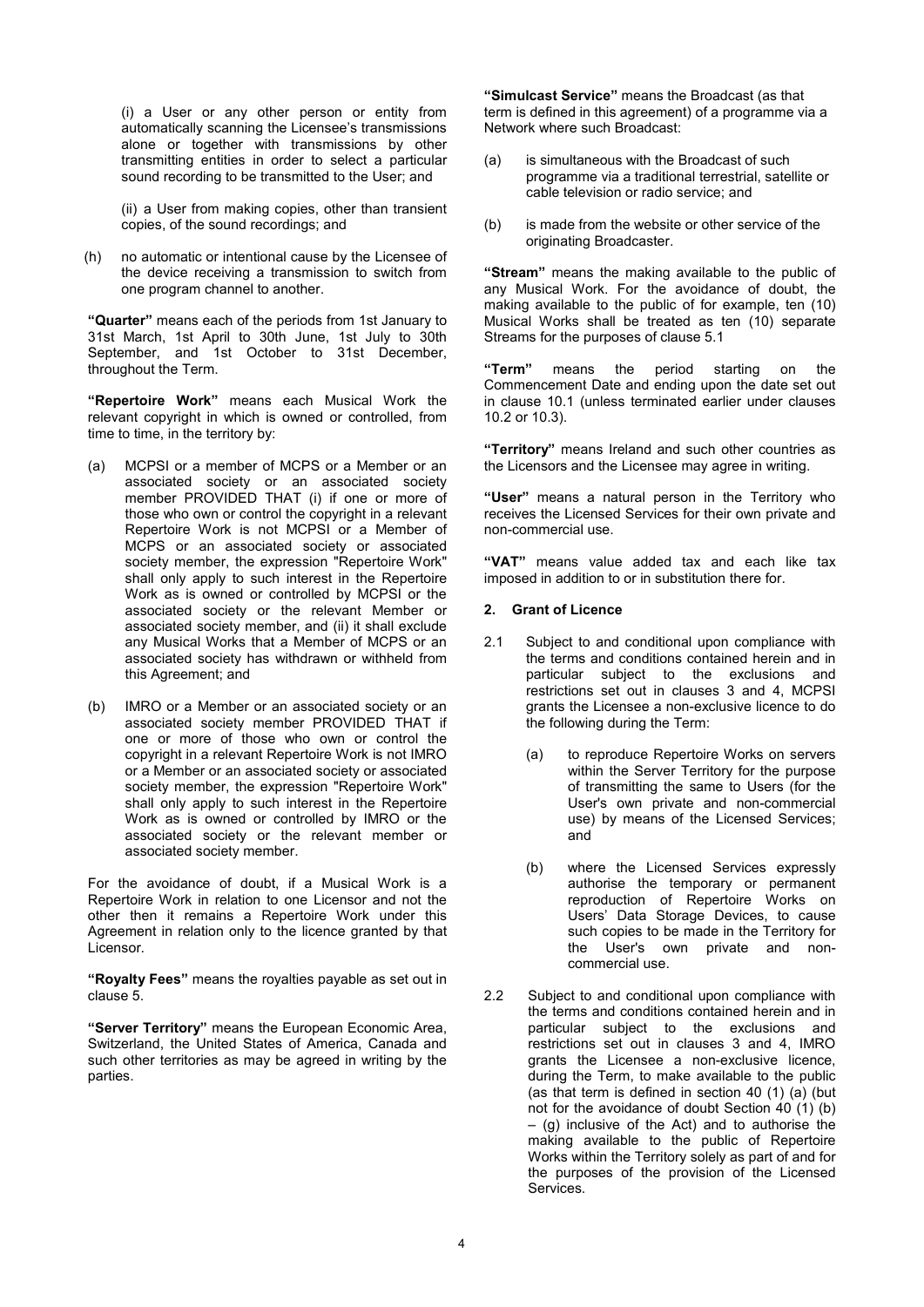2.3 The above licences shall apply where Repertoire Works are used in audio-only material and, subject to clause 3.2, Audio Visual Material.

### **3. Exceptions and Limitations**

- 3.1 The licences granted under clause 2 of this Agreement are valid only insofar as:
	- (a) the Licensed Services are Music Services; and
	- (b) the Licensee is the Music Service Provider in relation to the Licensed Services.
	- (c) the Gross Revenue from the Licensed Services does not exceed €7,000 (excluding VAT) per annum. The Licensee shall notify the Licensors if the Gross Revenue from the Licensed Services exceeds the sum of €7,000 (excluding VAT) per annum. In such a case, the Licensee shall apply for a Joint Online Licence, which if granted, shall replace this Agreement.
- 3.2 The incorporation of Commercial Works into Audio-Visual Material is only licensed under this Agreement where the Audio-Visual Material consists of:
	- (a) a music videogram; or
	- (b) a live concert performance or a film of a live concert performance by the artist performing that particular Commercial Work; or
	- (c) subject to clause 4.3, such Commercial Works being combined with photographs or other images relating to the artist performing the Commercial Work or the composer of the Commercial Work; or
	- (d) subject to clause 4.3, an interview with an artist, composer, producer or other person involved in the creation, performance or production of music where the Commercial Work(s) used are associated with the interviewee(s).

 For the avoidance of doubt, such Audio-Visual Material as is licensed under 3.2(a) to (d) above is only licensed insofar as it is reproduced or made available to the public via the Licensed Services.

- 3.3 For the avoidance of doubt, this Agreement does not grant any "synchronisation licence" (to the extent that such a licence may be required by the Licensee) covering the initial fixation of Repertoire Works in combination with visual images to create and produce Audio-Visual Material.
- 3.4 For the avoidance of doubt, the licences granted under clause 2 of this Agreement shall not authorise the manufacture or distribution of physical products containing Repertoire Works, such as (without limitation) the ordering of compact discs (or any other type of physical media) via a Music Service, but which are distributed by mail.
- 3.5 For the avoidance of doubt, the licences granted under clause 2 of this Agreement shall not extend to the performing, showing or playing a copy in public, broadcasting a copy, including a copy in a cable programme service, issuing copies of or renting or lending (as those terms is used in the Act) of Repertoire Works, whether as part of the Licensed Services or otherwise.
- 3.6 The licence granted under clause 2.1 of this Agreement shall not permit the use of Repertoire Work(s) with any advertising or sponsorship where:
	- (a) such Repertoire Work(s) are incorporated into such advertising or sponsorship; or
	- (b) such Repertoire Work(s) are otherwise presented in such a way that a reasonable person might associate the Repertoire Work(s) with the advertising or sponsorship.
- 3.7 For the avoidance of doubt (and without prejudice to the generality of clause 3.6), the licences granted under these terms and conditions shall not apply to any Repertoire Work(s) made available for the purpose of (whether in whole or in part):
	- (a) directly or indirectly encouraging the User to purchase or obtain goods or services of whatsoever nature (other than music via the Licensed Service); or
	- (b) promoting the branding of the Licensee, any affiliate of the Licensee or any third party; in such a manner that:
		- (i) one or more particular Repertoire Works, composers or writers are associated with such promotion; or
		- (ii) a reasonable person might assume that there was an association between particular Repertoire Works, composers or writers and such promotion;
- 3.8 The licence granted under clause 2.1 shall not apply to graphic copies (meaning, without limitation, copies of lyrics, notation or scores) of Repertoire Works. For the avoidance of doubt, the licences granted under these terms and conditions shall not apply to any "karaoke" service within a Music Service.
- 3.9 The licence granted under clause 2.2 shall only apply to a Repertoire Work made available to the public as part of a Licensed Service where the Licensee has the benefit of a valid licence for or a right to make a reproduction of that particular Repertoire Work and for that particular form of exploitation via the Licensed Service either pursuant to these terms and conditions or otherwise. By way of example only, the licence granted by MCPSI under clause 2.1 does not cover the copying of Repertoire Works in an advertisement (see clause 3.5 above). However, clause 3.6 does not apply to the licence granted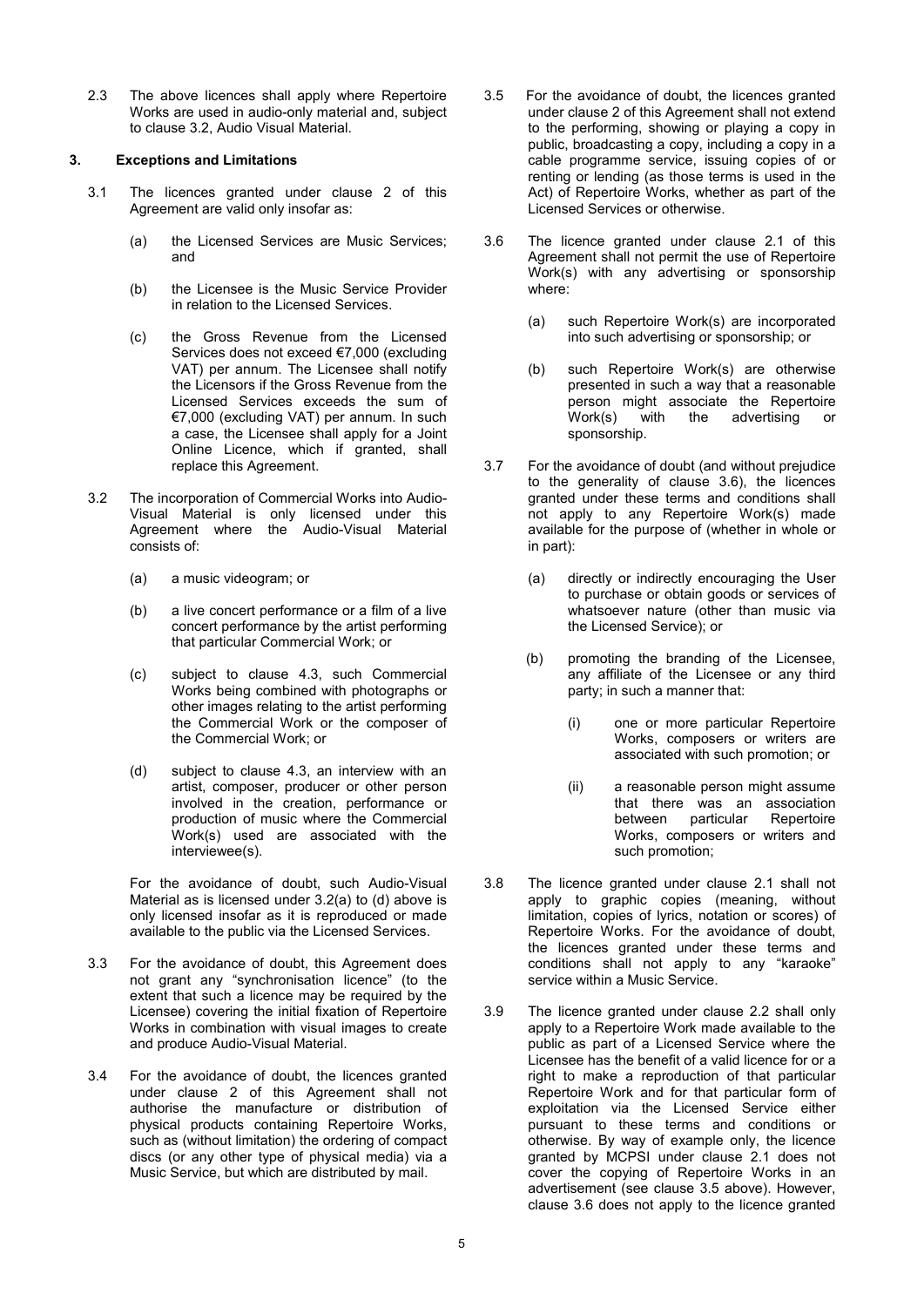by IMRO under clause 2.2. Therefore, pursuant to this clause 3.9, the licence granted by IMRO under clause 2.2 would not apply (in the context of this example) unless the Licensee has the benefit of a right to copy the Repertoire Work for use in that advertisement (and on the Licensed Service(s)).

3.10 The licences granted under clause 2 of this Agreement shall not apply to any Repertoire Works reproduced or made available to the public within a Podcast unless:

> (a) each programme comprising each Podcast contains both speech and music with the speech interspersed throughout the programme;

> (b) such Podcast is provided only in the form of a programme in its entirety and not in the form of individual tracks or portions of such a programme;

> (c) there can be no guide providing details of the time at which particular tracks appear; and

> (d) no flags or other markers are inserted within such Podcast which may directly indicate or which may be used to indirectly infer the start and end point of tracks or segments of tracks.

3.11 The licences granted under clause 2 of this Agreement shall not apply to any Repertoire Works reproduced or made available to the public within a Podcast if:

> (a) there is any Audio-Visual Material incorporated into the Podcast (unless Licensors provides their prior written approval in relation to such Audio-Visual Material); or

> (b) the Podcast includes more than 2 Repertoire Works from a particular album or more than 2 Repertoire Works performed by a particular artist or written by a particular composer without prior written approval of the Licensors; or

> (c) more than 50% of the Repertoire Works included within such Podcast are written by the same composer or writing partnership or are performed by the same artist without prior written approval of the Licensors unless the relevant Member has expressly consented thereto.

3.12 For the avoidance of doubt, this Agreement grants no licence whatsoever in relation to Repertoire Works which are made available by the Licensee<br>outside of the Licensed Service. However, outside of the Licensed such other exploitation of Repertoire Works may fall within the scope of other licensing schemes operated by the Licensors, details of which shall be made available to the Licensee on request.

### **Further Restrictions**

4.1 The licences granted under this Agreement do not cover any Repertoire Works which are dramatico-

musical works unless otherwise agreed by the Licensors.

- 4.2 The licences granted under this Agreement shall not extend to or permit any adaptation of any Repertoire Work to be copied or made available to the public as part of a Licensed Service unless the relevant Member has consented to such adaptation. By way of example only, this applies to:
	- (a) any sampling (meaning the taking of part of the music and/or lyrics of a Repertoire Work and incorporating such part into another Musical Work) or the making available to the public or reproduction in the form of a sample of such part of a Repertoire Work; or
	- (b) using with music lyrics other than those written to be used with the music or authorised for use with the music; or
	- (c) using with lyrics music other than that written to be used with the lyrics or authorised for use with the lyrics.

However, subject always to clause 4.7 and provided that such alterations do not amount to an adaptation of a Repertoire Work and do not contravene clause 4.3 then this Agreement shall apply in relation to Repertoire Works that have been modified (including music and/or lyrics) for the purpose of satisfying the requirements of the relevant recording.

- 4.3 The licences granted under this Agreement shall not extend to:
	- (a) the reproduction or making available to the public of any Commercial Work or part thereof in the form of a parody or burlesque of any Commercial Work or of any composer or writer of any Commercial Work or any band or other group of artists which includes any composer or writer of any Commercial Work; or
	- (b) the use of any Commercial Work in any context which the Licensee ought reasonably to consider as being likely to be insulting or detrimental to the composer featured on the commercially released sound recording of the music or the relevant Member or associated society member.
- 4.4 All rights not specifically granted under this Agreement are hereby reserved.
- 4.5 This Agreement only covers Repertoire Works. It does not extend to other rights or interests, including (by way of example only), rights in sound recordings, films, dramatic works, performers' rights or rights in performances. The Licensee is required to obtain the appropriate waivers, consents and/or licences from the person(s) owning or controlling rights in relation to sound recordings containing Repertoire Works or performers of that Repertoire Work.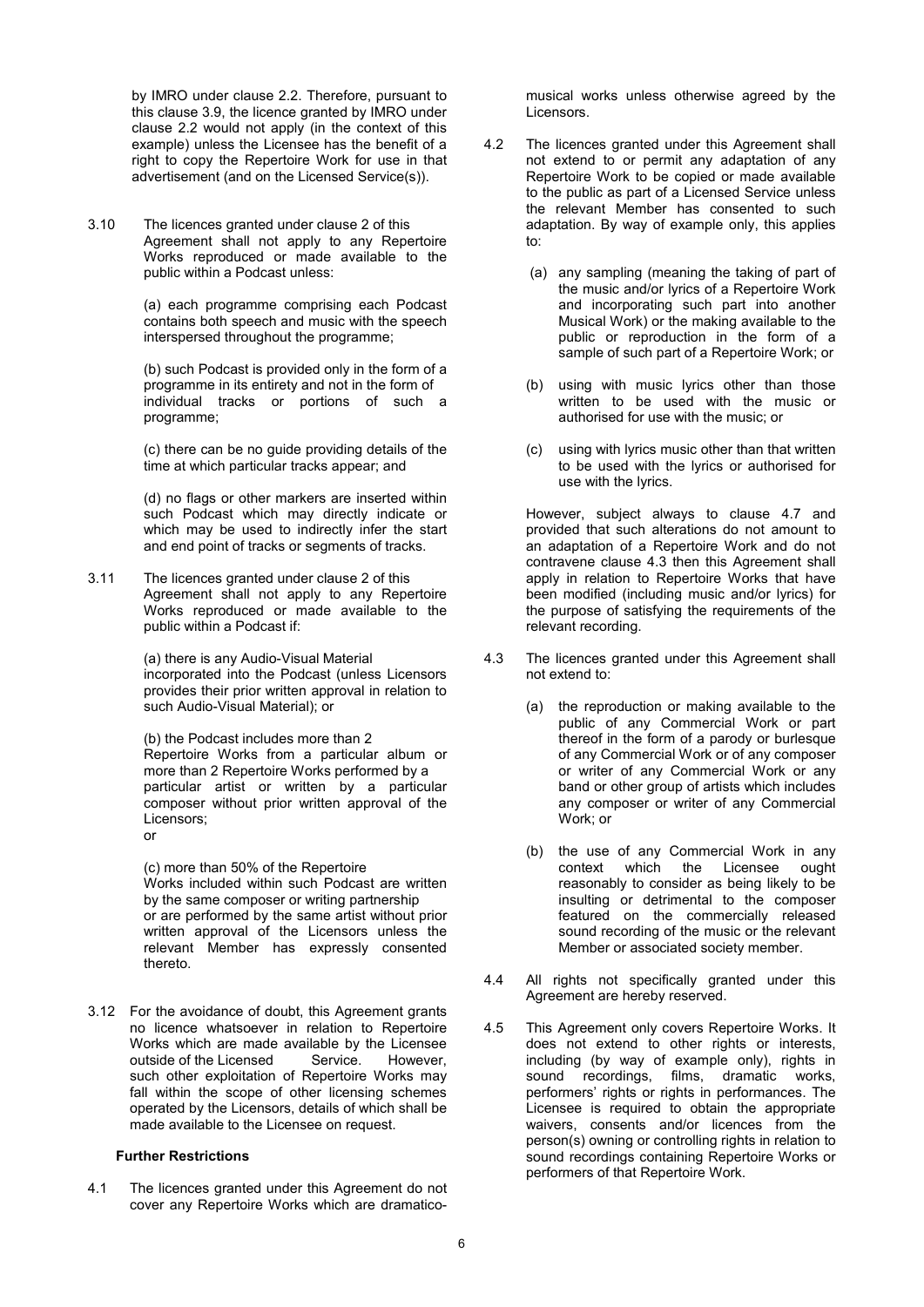- 4.6 Any additional limitations in relation to the Associated Societies' rights to grant the licences set out in clause 2 of this Agreement which have been notified to the Licensors shall be notified to the Licensee in writing (which may include by email) and shall be binding no less than 10 days following such notice. Where any restriction of a material nature is added, the Licensee shall have the right to terminate this Agreement by giving written notice to the Licensors.
- 4.7 It is the responsibility of the Licensee to obtain all necessary licences in relation to any Musical Work which is not, or to the extent that it is not, a Repertoire Work, and no licence is granted under this Agreement in relation thereto.
- 4.8 Nothing in this Agreement affects the moral rights of authors of Repertoire Works whether subsisting in Ireland or any other territory.

#### **5 Fees and Payment**

5.1In consideration of the licences and authorisations granted under this Agreement, the Licensee shall pay to the Licensors the following Royalty Fees:

| Type of<br>service                                           | <b>Digital</b><br><b>Starter</b><br>(per<br>annum) | <b>Band A</b><br>(per annum)                 | <b>Band B</b><br>(per<br>annum)               | <b>Band C</b><br>(per annum)                  |
|--------------------------------------------------------------|----------------------------------------------------|----------------------------------------------|-----------------------------------------------|-----------------------------------------------|
| Limited                                                      | €75 + VAT                                          | €150 + VAT                                   | €300 + VAT                                    | €720 + VAT                                    |
| Download/<br>On Demand<br><b>Streaming</b><br><b>Service</b> | < 22,500<br>streams per<br>annum                   | < 45,000<br>streams per<br>annum             | < 90,000<br>streams per<br>annum              | < 225,000<br>streams per<br>annum             |
| Pure                                                         |                                                    |                                              |                                               |                                               |
| Webcasting                                                   | $€75 + VAT$                                        | €150 + VAT                                   | €300 + VAT                                    | €710 + VAT                                    |
| <b>Service</b>                                               | < 82,500<br>streams per<br>annum                   | < 165,000<br>streams per<br>annum            | < 330,000<br>streams per<br>annum             | < 900,000<br>streams per<br>annum             |
| Premium and                                                  |                                                    |                                              |                                               |                                               |
| Interactive                                                  | €75 + VAT                                          | €150 + VAT                                   | €300 + VAT                                    | €690 + VAT                                    |
| Webcasting<br><b>Service</b>                                 | < 57,500<br>streams per<br>annum                   | < 115,000<br>streams per<br>annum            | < 230,000<br>streams per<br>annum             | < 575,000<br>streams per<br>annum             |
| <b>Permanent</b><br><b>Download</b>                          | $€75 + VAT$                                        | €150 + VAT                                   | €300 + VAT                                    | €750 + VAT                                    |
| <b>Service</b>                                               | < 1.250<br>downloads<br>per annum.                 | < 2,500<br>downloads per<br>annum            | < 5.000<br>downloads<br>per annum             | < 12,500<br>downloads<br>per annum            |
| <b>Music</b><br>Podcasting<br><b>Service</b>                 | €75 + VAT                                          | €150 + VAT                                   | €300 +VAT                                     | €750 + VAT                                    |
|                                                              | < 34,000<br>downloaded<br>works per<br>annum       | < 68,000<br>downloaded<br>works per<br>annum | < 136,000<br>downloaded<br>works per<br>annum | < 340,000<br>downloaded<br>works per<br>annum |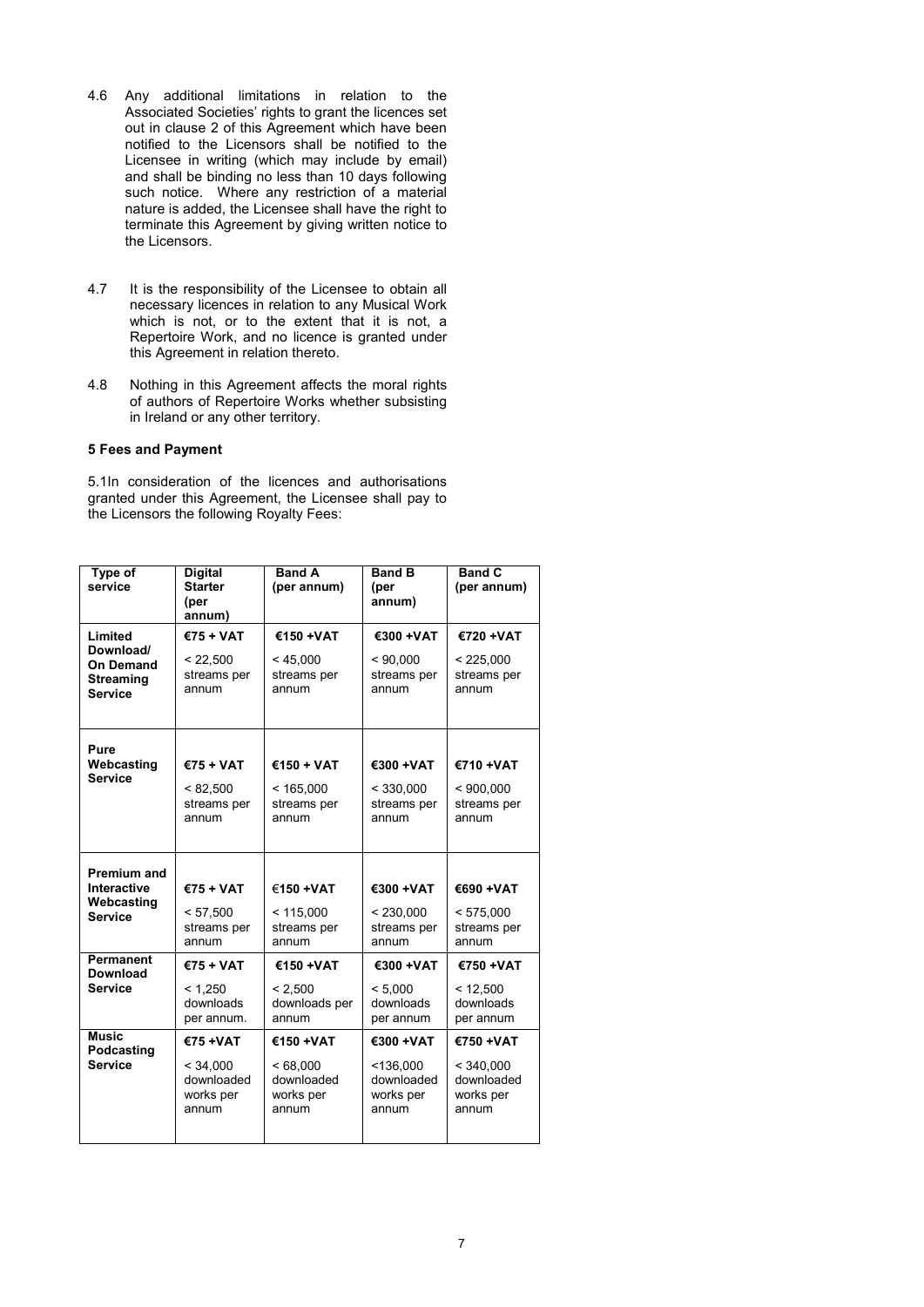| Type of<br><b>Service</b>      | <b>Band AA</b>                     | <b>Band A</b>                           | <b>Band B</b>                            | <b>Band C</b>                           |
|--------------------------------|------------------------------------|-----------------------------------------|------------------------------------------|-----------------------------------------|
| <b>Clips</b><br><b>Service</b> | €75 + VAT<br>1-250<br><b>Clips</b> | €150<br>+VAT<br>251-500<br><b>Clips</b> | €300<br>+VAT<br>501-1000<br><b>Clips</b> | €750<br>+VAT<br>$1001 -$<br>2500        |
|                                | Made<br>available                  |                                         | Made                                     | <b>Clips</b>                            |
|                                | at any<br>one time                 | Made<br>available<br>at any<br>one time | available<br>at any<br>one time          | Made<br>available<br>at any<br>one time |

- 5.2 The Royalty Fees set out in clause 5.1 above shall be cumulative and for any service which combines elements from the above table, an aggregate fee shall be payable. By way of example only, the Royalty Fees payable for a service which provides less than 45,000 On Demand Streams and up to 5,000 Permanent Downloads per annum shall be €450.
- 5.3 If the combined Royalty Fees in respect of the Licensed Services exceed €300, the Licensee may apply for a Joint Online Licence. If the Licensee's application is successful, the Joint Online Licence shall replace this Agreement.
- 5.4 The Licensee shall notify the Licensors immediately if the maximum usage limits set out in clause 5.1 above are exceeded. If these maximum usage limits are exceeded, this agreement shall terminate and the Licensee shall apply for a Joint Online Licence.
- 5.5 The Licensee shall notify the Licensors if The Gross Revenue from the Licensed Services (excluding Music Podcasting Services and Clips Services) exceeds the sum of €7,000 (excluding VAT) per annum. In such circumstances, this Agreement shall terminate and the Licensee shall apply for a Joint Online Licence, which if granted, shall replace this Agreement
- 5.6 The Licensee shall notify the Licensors if the Gross Revenue from the Music Podcasting Services exceeds the sum of €7,000 (excluding VAT) per annum. In such circumstances, the Agreement shall terminate and the Licensee shall apply for a Podcasting Agreement, which if granted, shall replace this Agreement.
- 5.7 The Licensee shall notify the Licensors immediately if the Licensee's usage of any of the Musical Services exceeds the amount stated in the bandings detailed at clause 5.1 above, so that the amount the Licensee pays as Royalty Fees under clause 5.1 may be adjusted in line with those bandings.
- 5.8 The Licensee shall notify the Licensors immediately if the Licensee is to launch a new service which constitutes a Music Service and therefore requires a licence from the Licensors. The Licensee shall submit to the Licensors a fully and accurately completed Application for Licence 28 days before the launch of any such new service.
- 5.8 The Licensee shall notify the Licensors promptly of any material change in the information provided in the Application for Licence and the effective date of such change.
- 5.9 The Licensors, on behalf of themselves, MCPS and each of the Members and the associated societies, shall raise an invoice for the due amount, and the Licensee shall pay such invoice in full by electronic bank transfer, or if agreed with the Licensee, by direct debit or by or cheque within 30 days of the invoice date.
- 5.10 All licence fees and payments referred to in this Agreement are subject to VAT or other equivalent sales tax. The Licensee shall pay to the Licensors VAT or other equivalent sales tax (if applicable) at the rate or rates from time to time in force on any sums payable under this Agreement.
- 5.11 Except as expressly set out in these terms and conditions, no deduction in respect of any tax, or any other deduction or set-off of whatsoever nature, shall be made in calculating or paying any sum due under this Agreement.
- 5.12 Without prejudice to any other right or remedy of the Licensors, and without imposing an obligation to accept late payment, where any fees payable under this Agreement are not paid by the due date (or the date on which such fees should ordinarily have been paid in circumstances where the Licensors have been unable to submit an invoice) due to default of the Licensee, the Licensee shall (if required by the Licensors) pay interest on such late payment calculated on a daily basis at an annual rate of 3% over the prime overdraft rate, current from time to time, of Bank of Ireland payable from the date on which the payment should have been made to the date on which the payment was made.
- 5.13 All payments made under this Agreement shall be in Euro unless otherwise agreed by the parties in writing. Where it is necessary to convert an amount payable to Euro from another currency, the exchange rate used shall be the Irish Times closing mid market rate on the first working day of the Quarter in which the payment is made. The Licensee shall pay all bank charges on transfers of sums payable by the Licensee to the Licensors.

### **6. Supply of Information**

- 6.1 In relation to any and all Repertoire Works reproduced and made available to the public under this Agreement via all Licensed Services, the Licensee will deliver a fully and accurately completed Music Usage Declaration to the Licensors or to the Licensors' duly authorised agent (details of which will be provided to the Licensee) within 14 days of the end of each Quarter.
- 6.2 The Licensee must also supply the Licensors with any further information or documentation in its possession, power, custody or control (and use its reasonable endeavours to supply the Licensors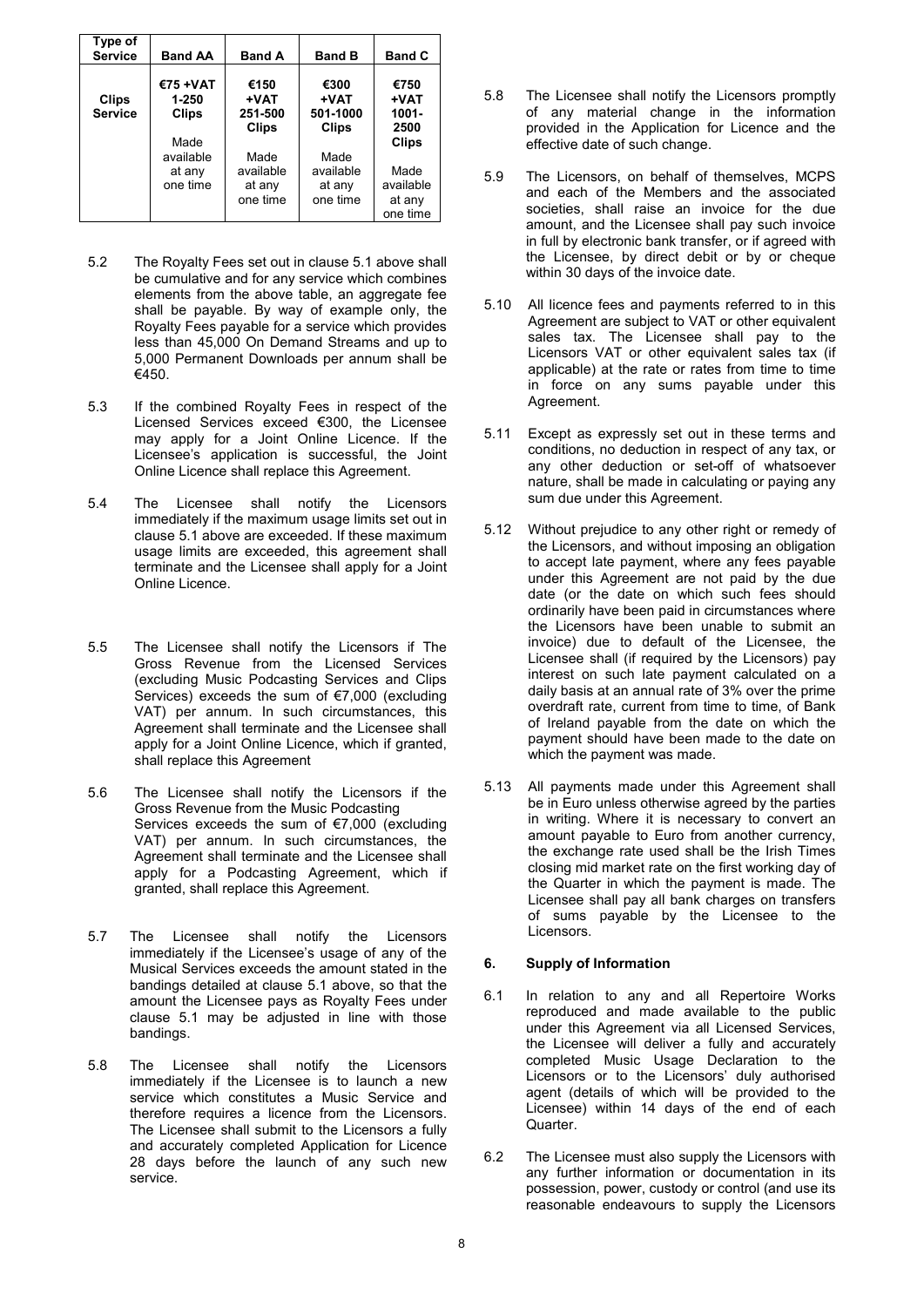with any further information or documentation not in its possession, power, custody or control) reasonably requested by the Licensors at any time, in order to enable the Licensors to verify the Repertoire Work(s) which have been reproduced or made available to the public via all Licensed Services.

- 6.3 Where any or all of the Licensed Services are accessible by Users only on payment of subscription or other similar payment (or access is otherwise limited or controlled in some way), the Licensee shall, upon request of the Licensors, use reasonable endeavours to ensure that such Licensed Services are at all times accessible by the Licensors free of charge for the purposes of the Licensors verifying that the Licensee is acting in accordance with this Agreement. For the avoidance of doubt, the Licensee shall not be required to provide free access to Downloads under a Permanent Download Service or to provide free access to a mobile phone network or internet access.
- 6.4 The email addresses for delivery of the Music Usage Declaration referred to in clauses 6.1 are

 onlinelicensing@imro.ie onlinelicensing@mcps.ie

6.5 Without prejudice to any right in law that the Licensors may have to obtain such information, the Licensee shall not be obliged to provide to the Licensors any information which identifies Users or which otherwise constitutes "personal data" as defined in the Data Protection Acts 1988 and 2003. For the avoidance of doubt, the Licensee must still provide all required Music Usage Information (or other information to be provided under this Agreement), but is entitled to remove any element of it which reveals the identity of Users or otherwise causes it to include or constitute "personal data".

#### **7. Credits and Notices**

- 7.1 The Licensee shall include on each of the Licensed Services:
	- (a) the logos of IMRO and MCPSI; and
	- (b) details of the following websites and, where practical, hypertext links to it:

www.imro.ie and

www.mcps.ie

 Approval of the Licensors shall be deemed to be given to the positioning of the above credits and notices within the terms and conditions of the Licensed Service(s) where it is not reasonably practical to position such information elsewhere.

### **8. Auditing**

8.1 The Licensee shall keep and make available for inspection upon reasonable notice (and shall procure that each relevant party keeps and makes available for inspection upon reasonable notice),

both during and for twelve months after termination of this Agreement, proper, detailed books and records relating to (a) use of all Musical Works and (b) any income or other consideration received by or on behalf of the Licensee in relation to or arising from the Licensed Services, together with any supporting documentation relating thereto covering the period up to six years prior to the date of notification of audit.

- 8.2 For the purposes of this clause 8, the Licensee shall allow upon reasonable notice (and shall procure that each relevant party shall allow) access to its premises to inspect relevant accounting records, but not more than once per annum. The duly authorised representatives (who shall be external qualified accountants or auditors unless otherwise agreed between the parties) of the Licensors shall have such access to the Licensee's premises and shall be entitled to inspect, make extracts and take copies of any of the information and/or documentation available and to carry out such work as is, in their reasonable opinion, considered necessary to verify compliance with this Agreement.
- 8.3 If tests under any audit and verification process indicate under-payment of the correct Royalty Fee during the period under audit, then, without prejudice to the Licensors' other rights under this Agreement, the Licensee shall pay the amount of the underpayment plus interest based on the period from which the correct fee should have been paid to the Licensors to the date when it was actually paid (at the rates set out in clause 5.11).
- 8.4 If any audit and verification process discloses (a) under-payment of more than 7.5% of the correct Royalty Fee during the period under audit and/or (b) failures to report correctly (so as to affect a distribution by the Licensors to their Members) amounting to at least 7.5% of the music usage during the period under audit, then, without prejudice to the Licensors' other rights under this Agreement, the Licensee shall pay, in addition to the payment referred to in clause 8.3, the Licensors' reasonable costs of such audit and verification within 28 days of receipt of the Licensors' VAT invoice therefor.
- 8.5 The Licensors shall not (and shall procure that their representatives shall not), without the Licensee's written consent, disclose to any third party any confidential information of the Licensee (so long as it remains confidential) received in the course of an audit carried out under this clause 8, save that such confidential information may be disclosed to the Licensors' directors, board subcommittee members officers, employees and professional advisors (solely where such persons are under a duty of confidentiality in relation to information so received and the Licensors shall be liable to the Licensee in respect of any breach of such confidentiality obligation) solely for purposes connected with this Agreement.
- 8.6 For the avoidance of doubt, books, records and accounting records as referred to in clauses 8.1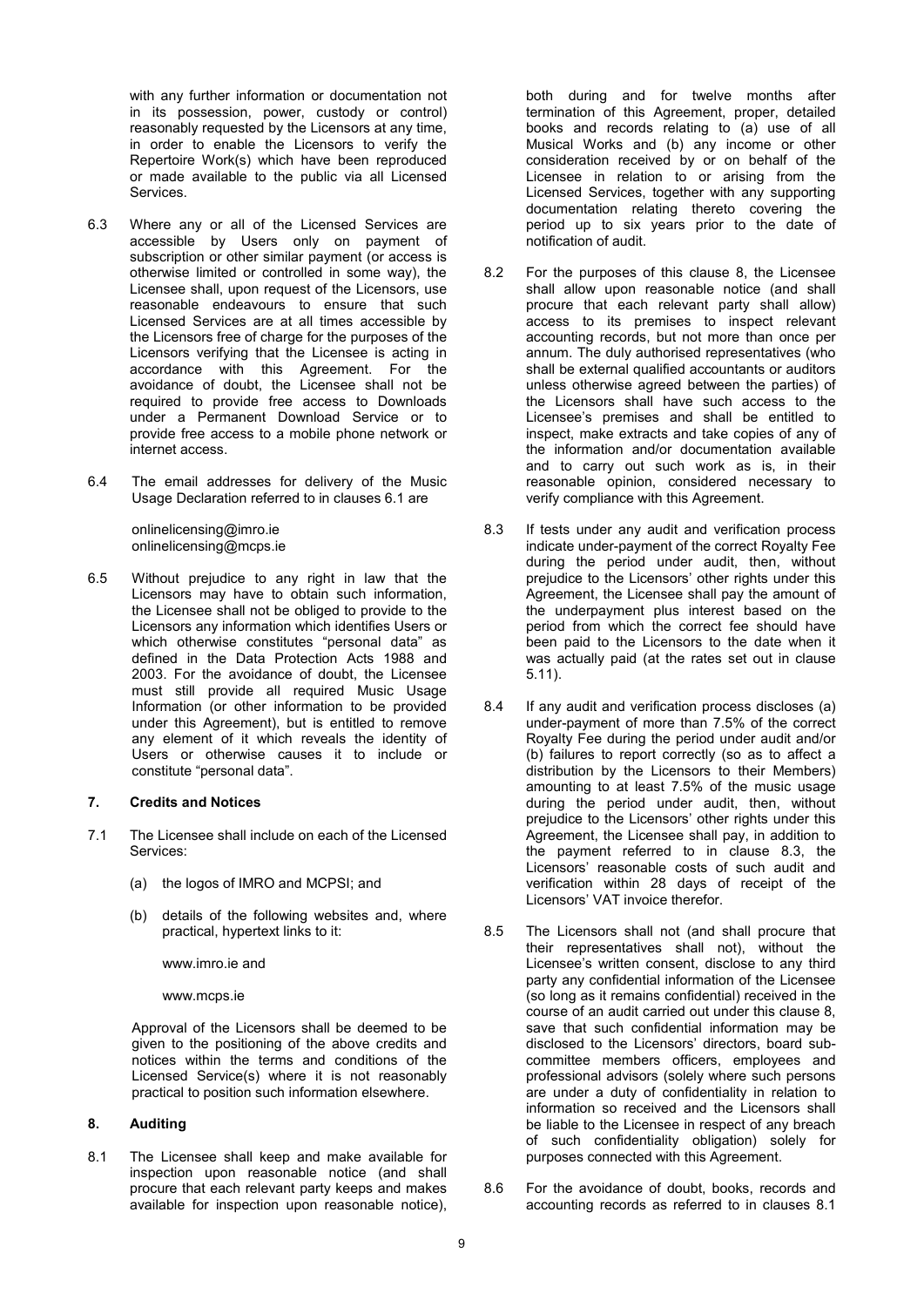and 8.2 above shall include data, information and records held on computers.

### **9. Security and Encryption**

 Unless agreed otherwise, the Licensee will utilise or require the utilisation of an industry security standard which is developed and is available for use in the protection of Repertoire Works. Until such time, the Licensee must use its reasonable endeavours to prevent unauthorised copying and/or the unauthorised issuing of copies of Repertoire Works by whatever technical means are practicable. Upon request the Licensee will inform the Licensors concerning its progress in relation to fulfilling this obligation.

### **10. Termination and Expiry**

- 10.1 This Agreement shall expire on 30 June 2012 unless terminated earlier by written agreement or in accordance with the terms of this clause 10.
- 10.2 This Agreement may be terminated by either party by the terminating party giving the other party not less than three calendar months notice in writing.
- 10.3 Each party shall have the right to terminate this Agreement by notice forthwith where the other party:
	- (a) commits a material breach of this Agreement which is capable of remedy and fails to remedy such breach within 14 clear days after receipt of notice of such breach; or
	- (b) commits a material breach of this Agreement which is not capable of remedy; or
	- (c) the other goes into receivership or any resolution is passed for its winding-up, examinership or liquidation (other than for the purposes of reconstruction or amalgamation) or is otherwise unable to pay its debts,

and, for the avoidance of doubt, any breach which consists of a failure by either party to perform an obligation under this Agreement within any period required or by any date specified under this Agreement shall be deemed to be capable of remedy if such obligation is performed by such party within the 14 day cure period specified in clause 10.3(a) above.

### **11. No Assignment**

 The licences granted under this Agreement are personal to the Licensee and the Licensee may not assign, sub-license or otherwise transfer any or all of its rights or obligations under this Agreement without the written agreement of both MCPSI and IMRO.

### 12. **Miscellaneous**

- 12.1 No delay or omission in exercising any right or remedy hereunder shall operate as a waiver thereof or of any other right or remedy and no single or partial exercise thereof shall preclude any other or further exercise thereof or the exercise of any other rights or remedies. No waiver shall be binding or effectual for any purpose unless expressed in writing and signed by the party giving it and any such waiver shall be effective only in the specific instance and for the purpose given.
- 12.2 This Agreement sets forth the entire agreement of the parties in relation to the subject matter hereof and each of the parties hereto acknowledges that it has not entered into this Agreement in reliance on any representation or term not contained in this Agreement. This Agreement shall not be modified or varied except by a written instrument signed by the parties hereto.
- 12.3 The headings to the clauses in this Agreement are included for ease of reference only and are not part of this Agreement and are not to be taken into account in its construction.
- 12.4 The parties shall (and shall procure that any other necessary party within its control shall) execute all such documents and do all such acts and things as may be reasonably be required on or subsequent to completion of this Agreement for securing each of the obligations of the respective parties under this Agreement.
- 12.5 If this Agreement creates any rights which would in the absence of this provision be enforceable by any person not a party to this Agreement, such rights shall not be enforceable.
- 12.6 This Agreement shall be construed according to the laws of Ireland and the parties agree to submit to the jurisdiction of the Irish Courts.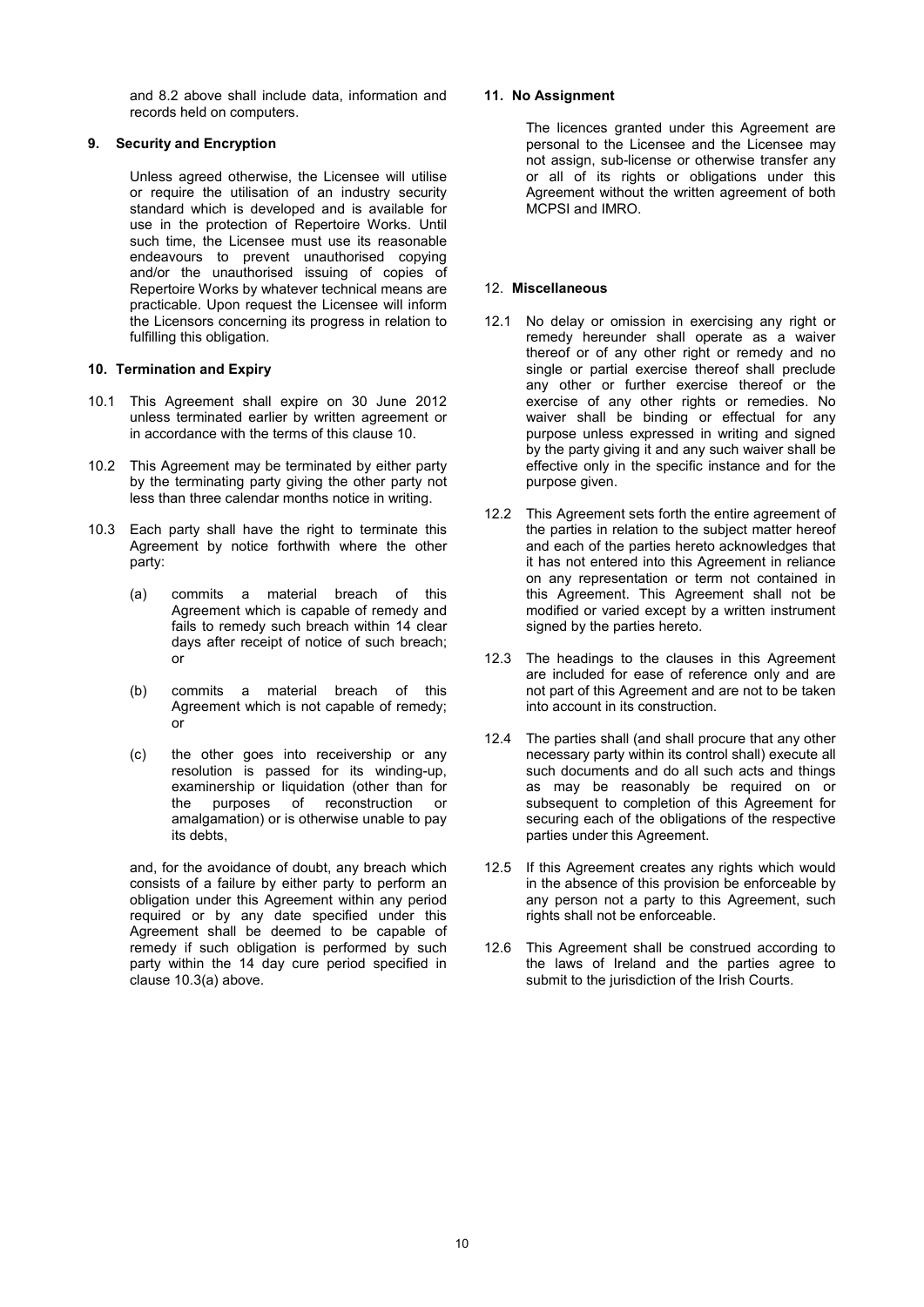# **JOINT MCPSI AND IMRO LIMITED ONLINE EXPLOITATION LICENCE V3**

**SCHEDULE 1 MUSIC USAGE DECLARATION FORM** 

**To be completed within 14 days of the end of the Quarter**